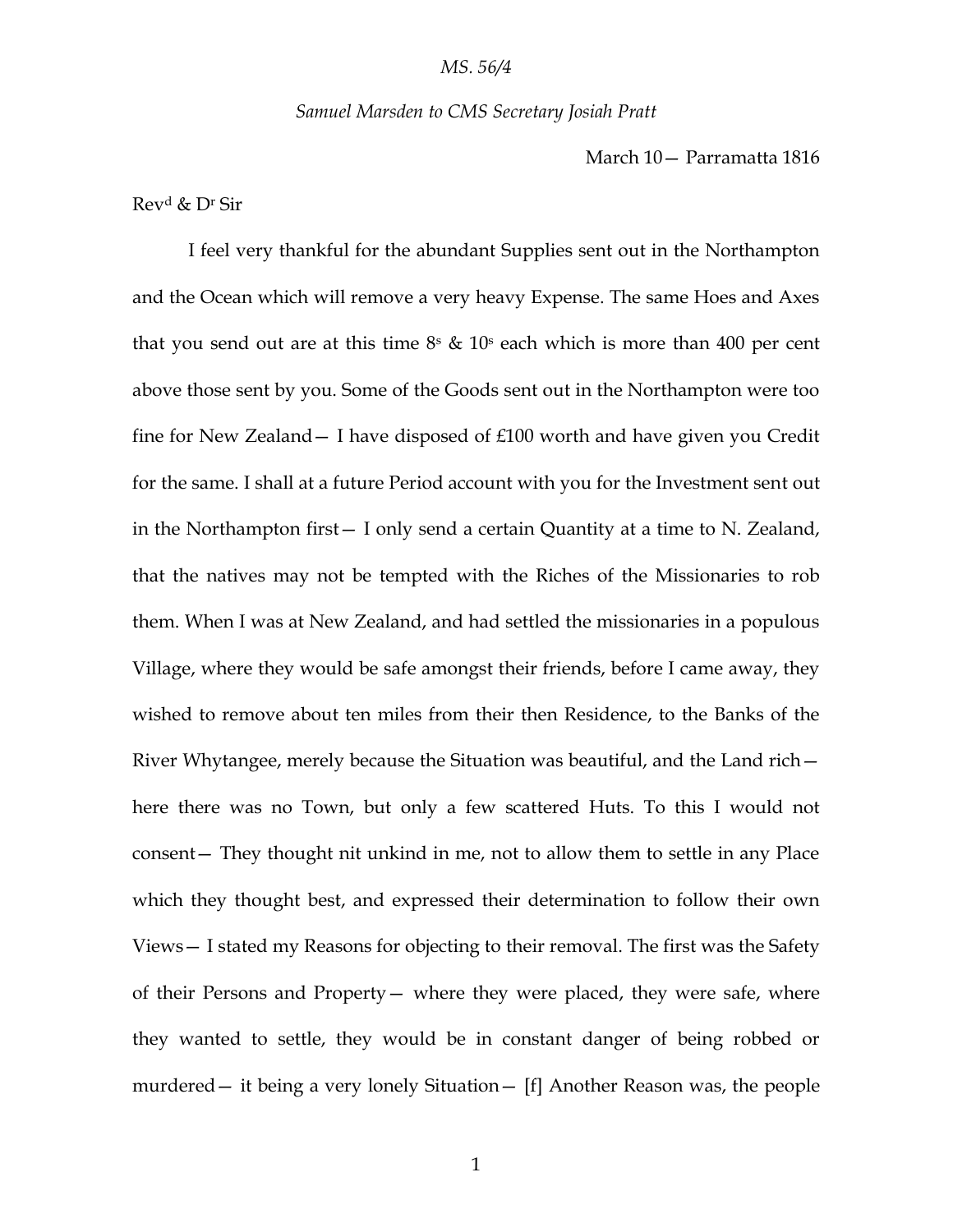## *Samuel Marsden to CMS Secretary Josiah Pratt*

about them were numerous and anxious to be instructed. M<sup>r</sup> Kendall here might have as many Children to teach as he could attend to; which he could not have where they wished to settle. After many warm debates upon this Subject; and my telling them that they must take all the Consequences upon themselves, and that I should protest against their Conduct to the Society, they consented to remain where I had placed them. After I left N. Zealand  $M<sup>r</sup>$  Hall went to live at Whytanghee, and took a Pair of the Sawyers with him. Shortly after they got there, a Party of strange natives came upon them in the night, and took away almost all they had. I think the Value of the whole Property is about £40 which has been stolen by the natives at different times— M<sup>r</sup> Kendall tells me he has not lost to the amount of £1. They have applied to me to make up their Losses; but I have not done it yet. They ought to have taken advice, and not to have exposed their Persons and Property to unnecessary danger - Mess<sup>rs</sup> Kendall & King are now satisfied where they are.. M<sup>r</sup> Hall will take no Persons opinion, but his own. No Person is safe in N.S. Wales in retired Situations either from our olwn people, or the natives; and it is not to be supposed that the N. Zealanders will not feel the same natural Propensikties to Theft, and other crimes that are common to men in civil, as well as in savage Life. The above Circumstance may make them a little more cautious.  $-$  I told them so sure as ever they went to Whytanghee, so sure they would be robbed, if not murdered— If the Society wish their Losses to be made up to them I will do it, either in whole or in Part— It is probable they may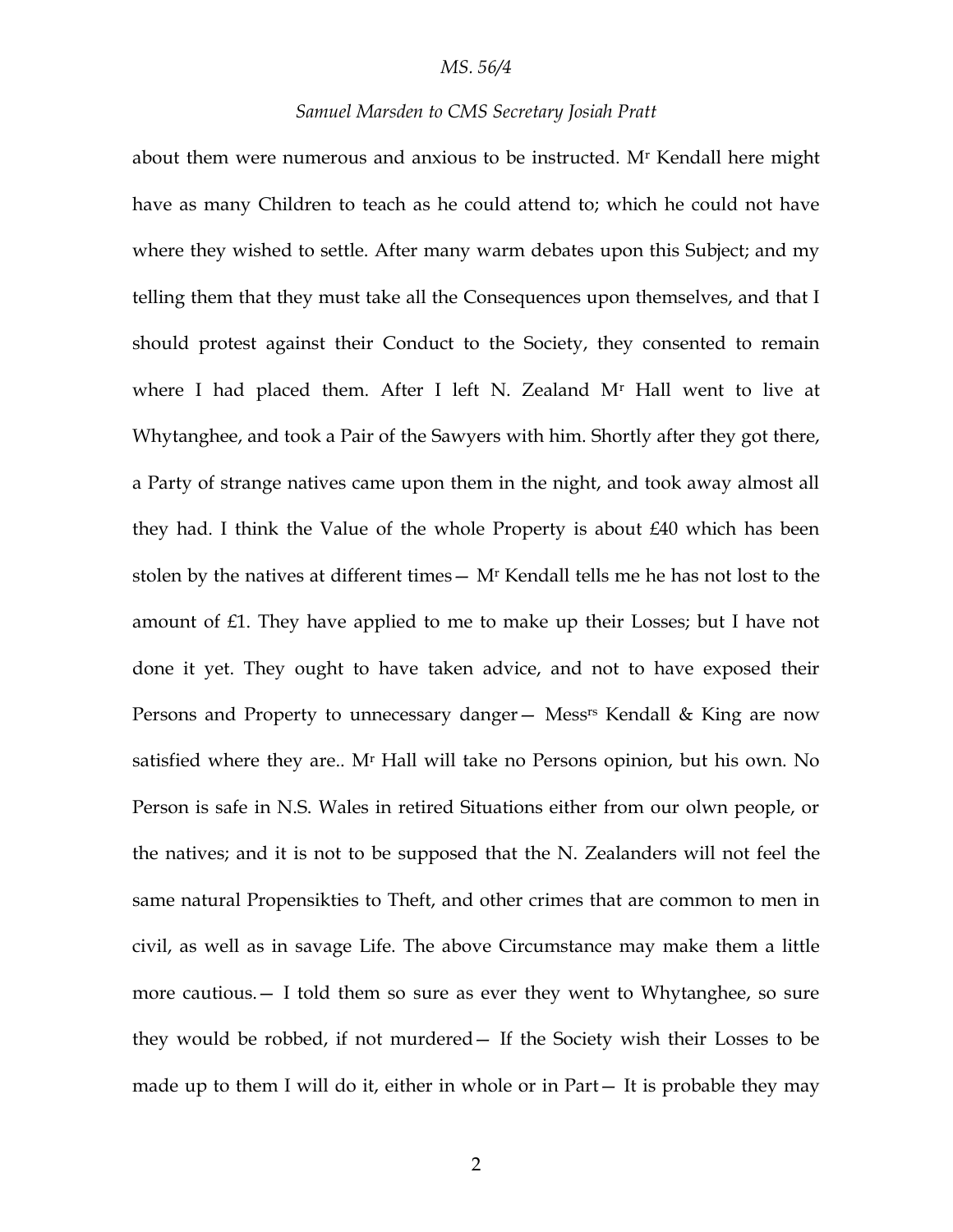# *Samuel Marsden to CMS Secretary Josiah Pratt*

state as a Complaint, my deferring to do this till I hear from you— Had M<sup>r</sup> Hall gone there to Whytanghee without the danger being pointed out to him I should have felt no hesitation to pay for any loss that he or the Sawyers [f] might have met with. It was an Act of his own, and he ought to suffer a little -

The following is the present Establishment of the Society at the Bay of Islands— M<sup>r</sup> Kendall wife & 3 Children & 1 Servant M<sup>r</sup> Hall, wife & 2 children - M<sup>r</sup> King ditto— Smikth wife & 1 Child 1 Carpenter— 4 Sawyers two of them married and 1 Child — a M<sup>r</sup> Carlisle a pious man who came out a free Settler here — He is gone over to assist in agriculture, left his wife in N. S. Wales— Should he like to live at N. Zealand, he will return with the Active and take his wife with him. Wm Carlisle is a very quiet pious man, and will suit the natives well if he should approve of living amongst them  $-$ 

It would be well if the Society could get two pious Smiths to go out to N. Zealand. The man who is there, tho a good workman, is not easy to satisfy  $-$  he wants  $£70$ per annum or he will not stay – and his Provisions. which is too much. He has £50 per annum now-is a Convict for life and therefore he should be thankful for his present Situation—There are twenty six men women & Children belonging to the Settlement, who are supported by the Society; besides the Captain's of the Active wife, Son and daughter in [?] Sin, who maintain themselves- A Good Boat or Ship Carpenter would also be very useful if one could be met with – I should recommend none to come out, unless married-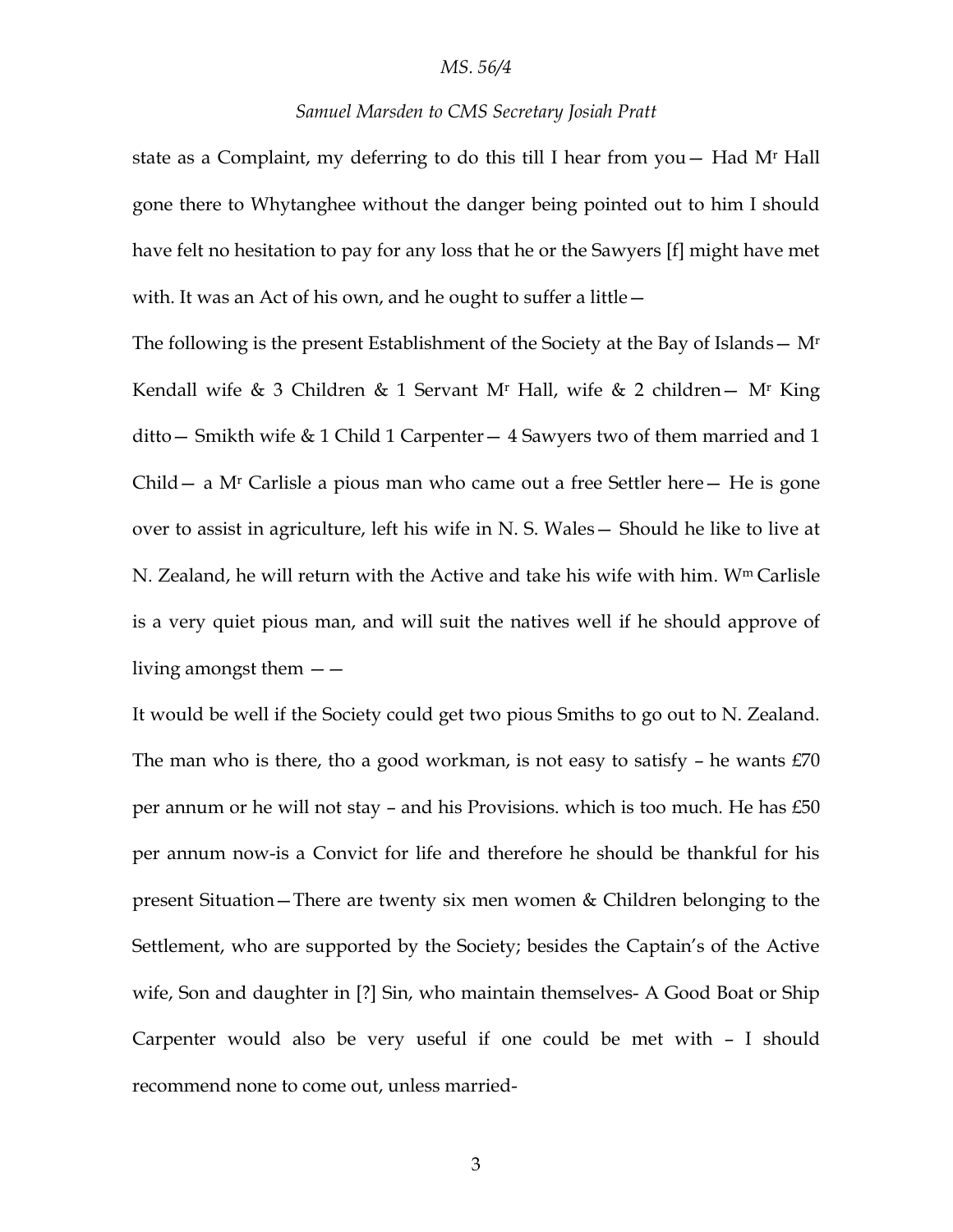# *Samuel Marsden to CMS Secretary Josiah Pratt*

You mention that the Society intend to send out a regular Clergyman to N.Zealand- this will be a good thing- I have thought much upon the subject, and beg to mention a Gentleman whom I think would suit the Situation well, is he can obtain ordination for that purpose [f] M.<sup>r</sup> Robert Cartwright, the Brother of my Colleague. He was Consul some years back at Algiers. M.<sup>r</sup> Cartwright is a pious man, how seen much of the world. is quick at the acquiring of languages, and speaks several languages. From having such a natural Gift to learn foreign languages he might be, of the most essential Service in arranging the N. Zealand language, along with M.<sup>r</sup> Kendall in time; should he be willing to come out and the Society approve of him. I know no man so well qualified for the Situation if he should approve of it himself- I have no doubt of his Ability. I intend to drop him a line upon the subject. He was not married when I saw him, but he must not come here without a wife –

Perhaps he will think me insane to recommend him to such a Situation; but it is a Situation I would accept myself if I was at liberty to do so; and therefore I recommend it to him,- M.<sup>r</sup> Cartwright is well known in London and I think it is probable he would come, should he be at Liberty. It will be a great Object to get the language printed–  $M<sub>r</sub>$  Kendall will not be able to fin [?] the language himself. but must have some one to assist him who is equal to the task- with my best wishes, and ardent Prayers for the divine Blessing to attend upon all the lonelys [?] undertakings, and my Christian Regards to the Committee